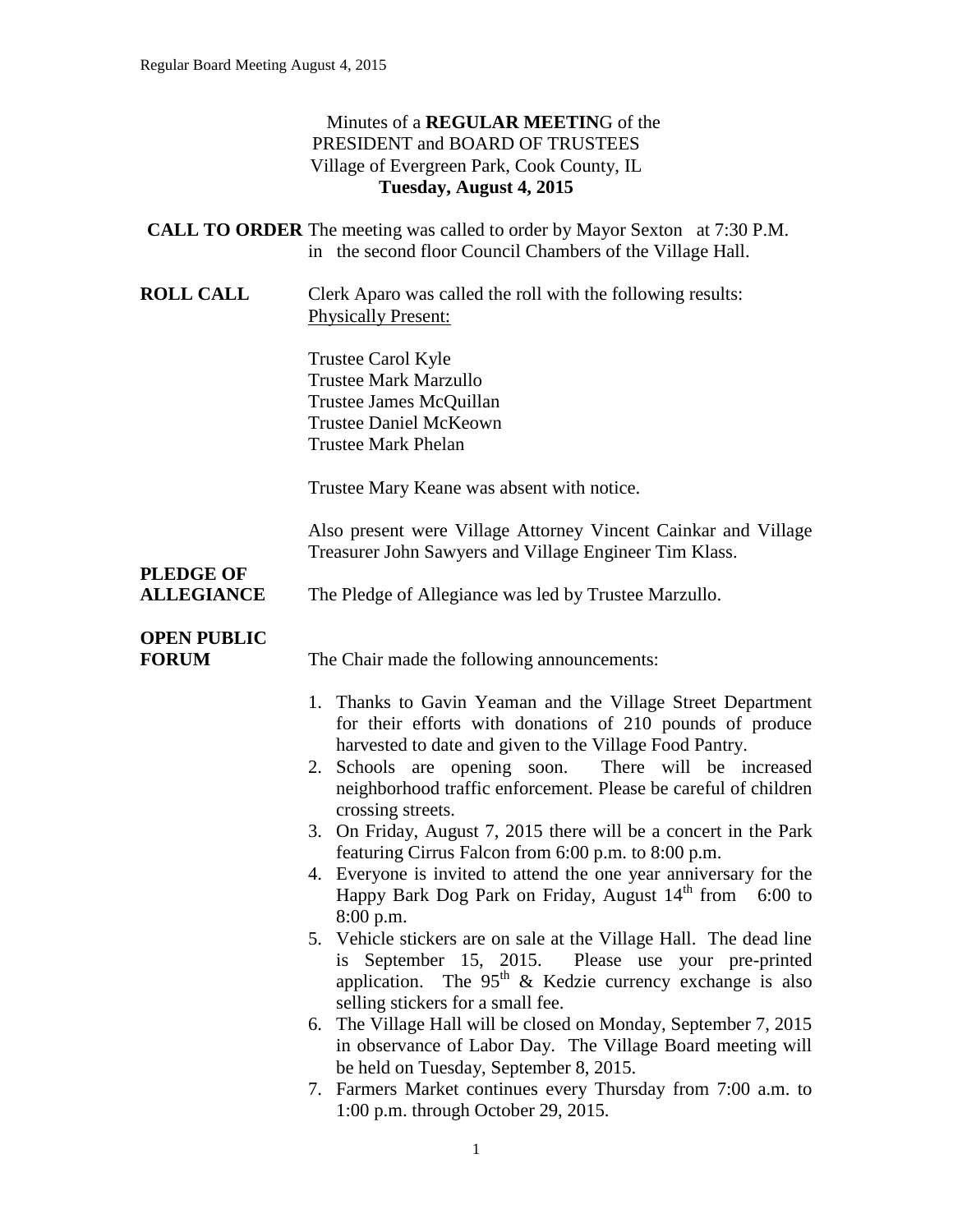- 8. The Annual Car Show will be held at Yukich Field on Friday, September 25, 2015 from 3:00 to 10:00 p.m. Proceeds benefit the "My Mary Cate Organization".
- 9. Condolences and prayers to the family of Billy Pierce, longtime resident, wonderful family man and a great ambassador for the Village of Evergreen Park. Bill was a member of the 1959 World Series winning White Sox Baseball team. He will be missed by many including the Chicago White Sox and the Village of Evergreen Park.

#### **OPEN PUBLIC AUDIENCE** NONE.

# **REGULAR**

**AGENDA** Motion by Trustee Phelan second by Trustee McKeown to waive the reading of the minutes of the July 20, 2015 Regular Meeting of the President and Board of Trustees and approved as presented was passed by unanimous voice vote and so ordered by the Chair.

### **RESOLUTION**

**NO. 19-2015** Motion by Trustee McQuillan second by Trustee Kyle, to approve **Resolution NO. 19-2015** with expenditures of the General Corporate Fund of \$ 433,113.85 and the Sewer and Water Fund in the amount of  $$71,676.58$  and the 95<sup>th</sup> Street TIF Fund,  $$698.50$ and the Capital Improvement Fund, \$ 92,044.10 and the Street Bond Fund \$ 48,970.00 for a total of \$ 646,503.03. Upon roll call, voting YES: Trustees Kyle, Marzullo, McQuillan, McKeown and Phelan; voting NO: NONE. The motion was passed and so ordered by the Chair.

## **WATER COLLECTORS**

**REPORT** Motion by Trustee Phelan second by Trustee McKeown to approve the Water Collector's report for **July 2015** with totals of \$ 721,694.12. The motion was passed by unanimous voice vote and so ordered by the Chair.

### **VILLAGE COLLECTOR**

**REPORT** Motion by Trustee Marzullo second by Trustee McQuillan to approve the Village Collector's report **July 2015** with totals of \$ 2,733,162.37. The Chair total includes property taxes from Cook County. He also commended Mr. Duffy for the almost \$9,000 in fees from the golf range. The motion was passed by unanimous voice vote and so ordered by the Chair.

# **TREASURER**

**REPORT** Motion by Trustee Marzullo second by Trustee Kyle to approve the Village Treasurer's report for **June 2015** in the amount of \$ 4,082,043.97 in the General Fund and \$ 2,980,920.07 in the Sewer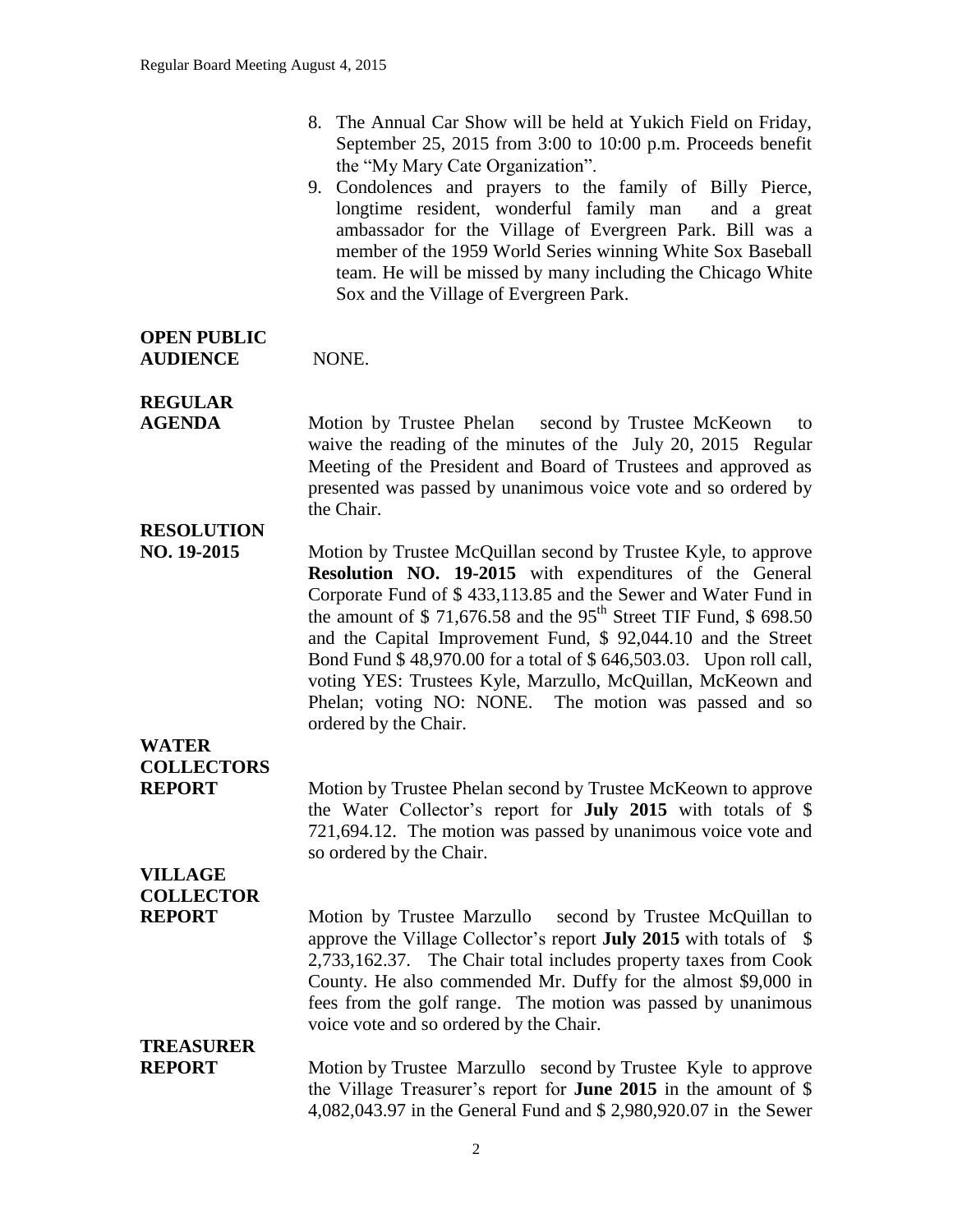and Water Fund. The motion was passed by unanimous voice vote and so ordered by the Chair.

# **BUSINESS**

**CERTIFICATES** Motion by Trustee Phelan second by Trustee McQuillan, to accept the application for Business Regulation Certificate and License for **7-11 CONVIENENCE STORE (New Owner to a company owned store)** to operate a convenience store / retail sales located at  $3440 \text{ W}$ .  $95^{\text{th}}$  Street. Upon roll call voting YES: Trustees Marzullo, McQuillan, McKeown, Phelan and Kyle; voting NO: NONE. The motion was passed and so ordered by the Chair.

> Motion by Trustee Kyle second by Trustee Marzullo to approve the business application for **TRI-STATE DISPOSAL** to conduct business as a commercial dumpster/ refuse hauler scavenger service in the Village of Evergreen Park. Upon roll call voting YES: Trustees McQuillan, McKeown, Phelan, Kyle and Marzullo; voting NO: NONE. The Motion was passed and so ordered by the Chair.

#### **ORDINANCE**

**NO. 15-2015** Motion by Trustee Phelan second by Trustee Kyle to approve **ORDINANCE NO. 15-2015 "AN ORDINANCE APPROVING A FRONT YARD SETBACK FOR THE CONSTRUCTION OF A COVERED FRONT PORCH ON THE PROPERTY LOCATED AT 9742 SOUTH HOMAN AVENUE, EVERGREEN PARK, ILLINOIS."** The Chair noted this ordinance is for the porch that was approved by the Zoning Board and the Village Board at the last meeting. Upon roll call voting YES: Trustees McKeown, Phelan, Kyle, Marzullo and McQuillan; voting NO: NONE. The Motion was passed and so ordered by the Chair.

### **ORDINANCE**

**NO. 16-2015** Motion by Trustee McKeown second by Trustee Kyle to approve **ORDINANCE NO. 15-2015 "AN ORDINANCE APPROVING THE CLASS 8 INCENTIVE CLASSIFICATION FOR THE REAL ESTATE LOCATED AT THE SOUTHWEST CORNER OF 95TH STREET AND WESTERN AVENUE, EVERGREEN PARK, COOK COUNTY, ILLINOIS."**  Attorney Cainkar explained Class 8 is only used in severely blighted areas and is assessed at a lower tax rate. The Chair recognized John Minouge in the audience and thanked him for his help on obtaining this classification. Upon roll call voting YES: Trustees Phelan, Kyle, Marzullo, McQuillan and McKeown; voting NO: NONE. The Motion was passed and so ordered by the Chair.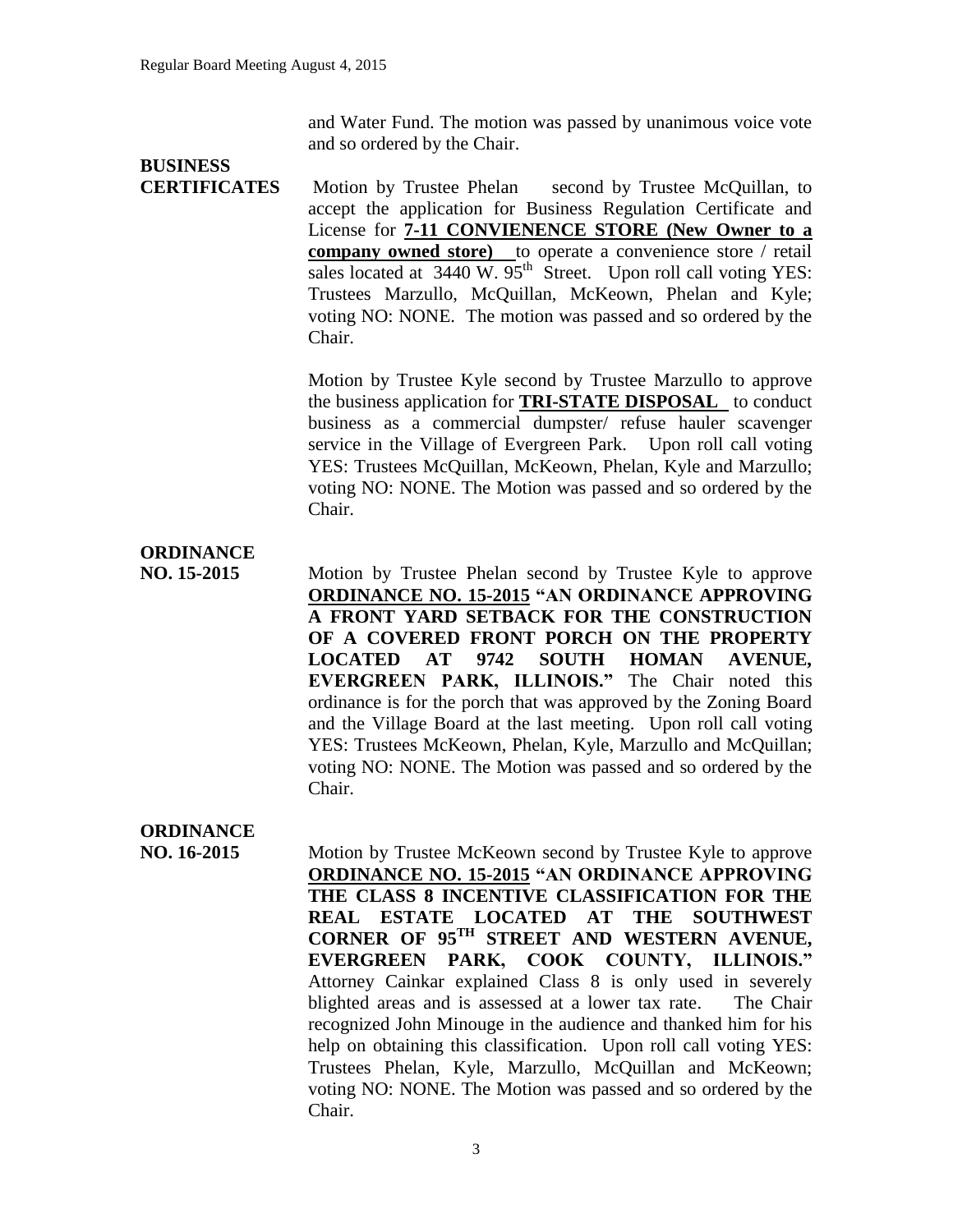### **ORDINANCE**

**NO. 17-2015** Motion by Trustee McQuillan second by Trustee Marzullo to approve **ORDINANCE NO. 17-2015 "AN ORDINANCE OF THE VILLAGE OF EVERGREEN PARK APPROVING A FIRST AMENDMENT TO SITE AGREEMENT NO. 128 - EVERGREEN PARK, ILLINOIS FOR THE PROPERTY LOCATED AT 8900 SOUTH CALIFORNIA AVENUE, EVERGREEN PARK, ILLINOIS."** The Chair noted this will increase the amount paid for rental of the cell tower at Norris Field with a \$20,000 signing bonus and 4% increase in fees collected per year. Upon roll call voting YES: Trustees Kyle, Marzullo, McQuillan, Phelan and McKeown; voting NO: NONE. The Motion was passed and so ordered by the Chair.

#### **REQUEST**

**HARTE'S TAVERN**Motion by Trustee McQuillan seconds by Trustee Marzullo to approve the request from Mr. Mike Harte for an outdoor beer garden / and bean bag area with stipulations as stated in a forthcoming ordinance.

> Trustee Marzullo questioned the hours of the other outdoor serving areas in the Village. The Chair stated currently there are no uniform hours for any of the outdoor /serving areas in the Village. A discussion took place regarding the proximity of residential homes, the use of outdoor lights and noise complaints from neighbors in the area. The Chair asked Mr. Harte to use common sense and limit the hours. The Chair directed the attorney to draft an ordinance regulating the outdoor dining areas/beer gardens for all current license holders. Upon roll call voting YES: Trustees McKeown, Marzullo, McQuillan, Phelan, and Kyle; voting NO: NONE. The Motion was passed and so ordered by the Chair.

#### **ENGINEER/IEPA**

**PRESENTATION** Village Engineer, Tim Klass presented a report of the IEPA Storm water Phase II Final Rule. He discussed the need for public participation and involvement regarding soil erosion (run off) to the public sewers. He also discussed the impact of illicit discharge on local streams and treatment plants. He reviewed the information as written in the (2) two booklets available to the public at the Village Hall, the Water Management Office and on the Village website.

> He encouraged residents to read the materials and to follow the guidelines. He also asked residents to contact him or PW Director Lorenz with any questions they may have regarding these topics. There were no questions from the audience nor the Village Board. The Chair thanked Mr. Klass for his informative presentation.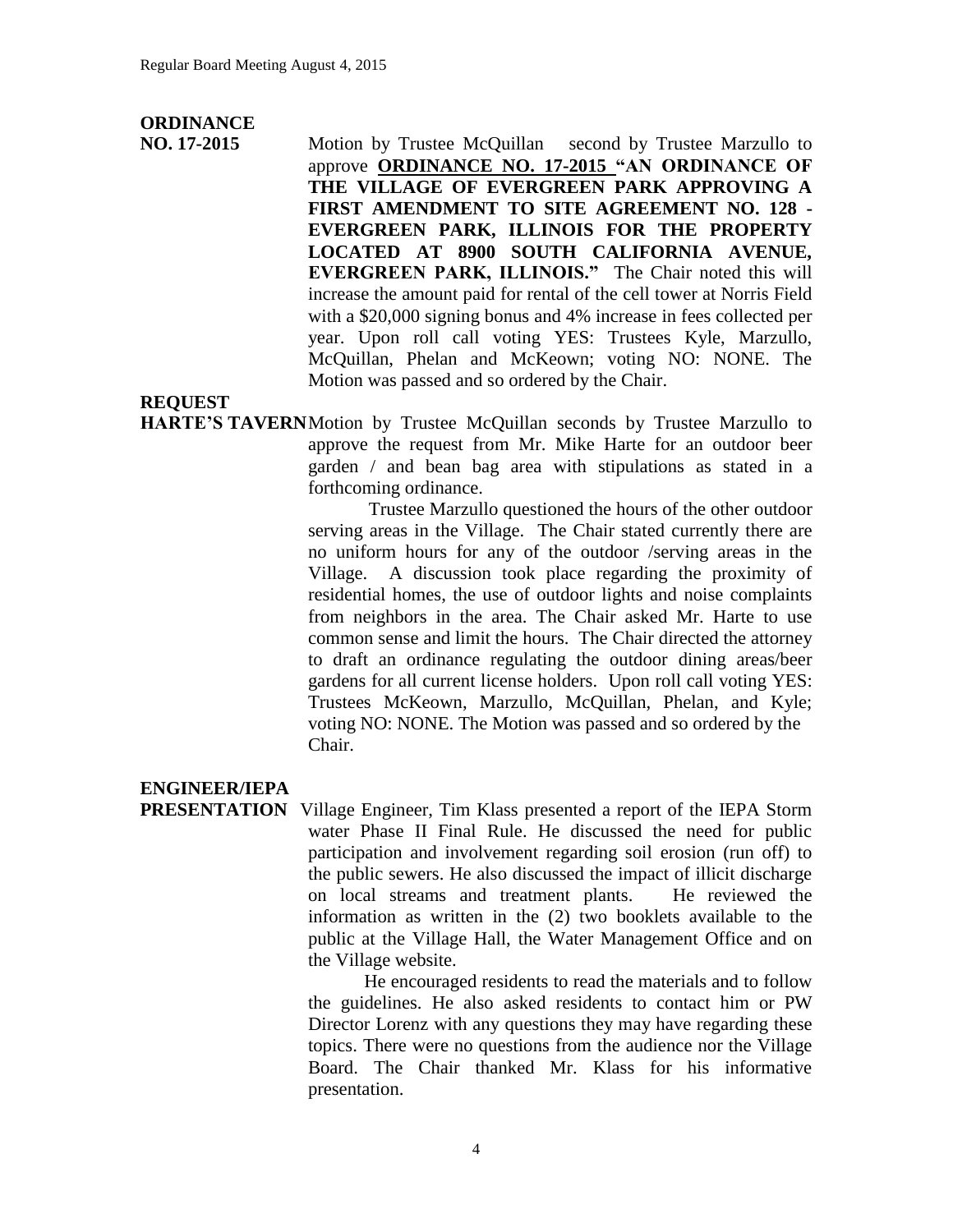### **PD VEHICLE**

**PW VEHICLE** 

- **SALE REQUEST** Motion by Trustee Phelan second by Trustee Kyle to approve the request from Police Chief Saunders to sell a 2011 Ford Expedition – "as is" per the price of the Kelly Blue Book of \$15,700. Upon roll call voting YES: Trustees McQuillan, McKeown, Phelan, Kyle and Marzullo; voting NO: NONE. The Motion was passed and so ordered by the Chair.
- **TRANSFER** Motion by Trustee Kyle second by Trustee McQuillan to approve PW Director Lorenz's request to transfer a 2005 Ford Explorer to the Fire Department for training. Upon roll call voting YES: Trustees McKeown, Phelan, Kyle, Marzullo and McQuillan; voting NO: NONE. The Motion was passed and so ordered by the Chair.
- **QUEEN OF MARTYRS** Motion by Trustee McKeown second by Trustee Kyle to approve the request from Queen of Martyrs to host their annual Martyrs-Fest /beer garden event on Friday, September 25 through Sunday, September 27, 2015. Upon roll call voting YES: Trustees Phelan, Kyle, Marzullo and McQuillan and McKeown; voting NO: NONE. The Motion was passed and so ordered by the Chair.

# **ENGINEER'S**

**REPORT** Mr. Klass reported the Orange Crush repaving job still has a small portion left to complete. The Chair stated Mr. Palumbo (Orange Crush) is a man of his word and did all the paving work over at no cost to the Village. Mr. Klass clarified the work had to be redone due to the inferior product IDOT mandated the contractors to use not due to any issue with the contractor. The Chair added the California Avenue paving project is finished but it should not have been such a hassle to complete.

#### **ATTORNEY'S REPORT** No Report.

- **MISC.** The Chair asked Mr. Lorenz to replace the new clocks in Council Chambers with the old clocks due to the fact the time cannot be seen read due to the glare from the overhead lights.
- **ADJOURNMENT** With nothing further to come before this meeting, motion by Trustee Phelan second by Trustee Kyle that this Regular Meeting of the President and Board of Trustees adjourn. Upon roll call voting YES: Trustees Kyle, Marzullo, McQuillan, McKeown and Phelan; voting NO: None. The motion was passed and so ordered by the Chair at 8:05 P.M.

\_\_\_\_\_\_\_\_\_\_\_\_\_\_\_\_\_\_\_\_\_\_\_\_\_\_\_\_\_\_\_\_\_\_\_\_\_\_\_\_